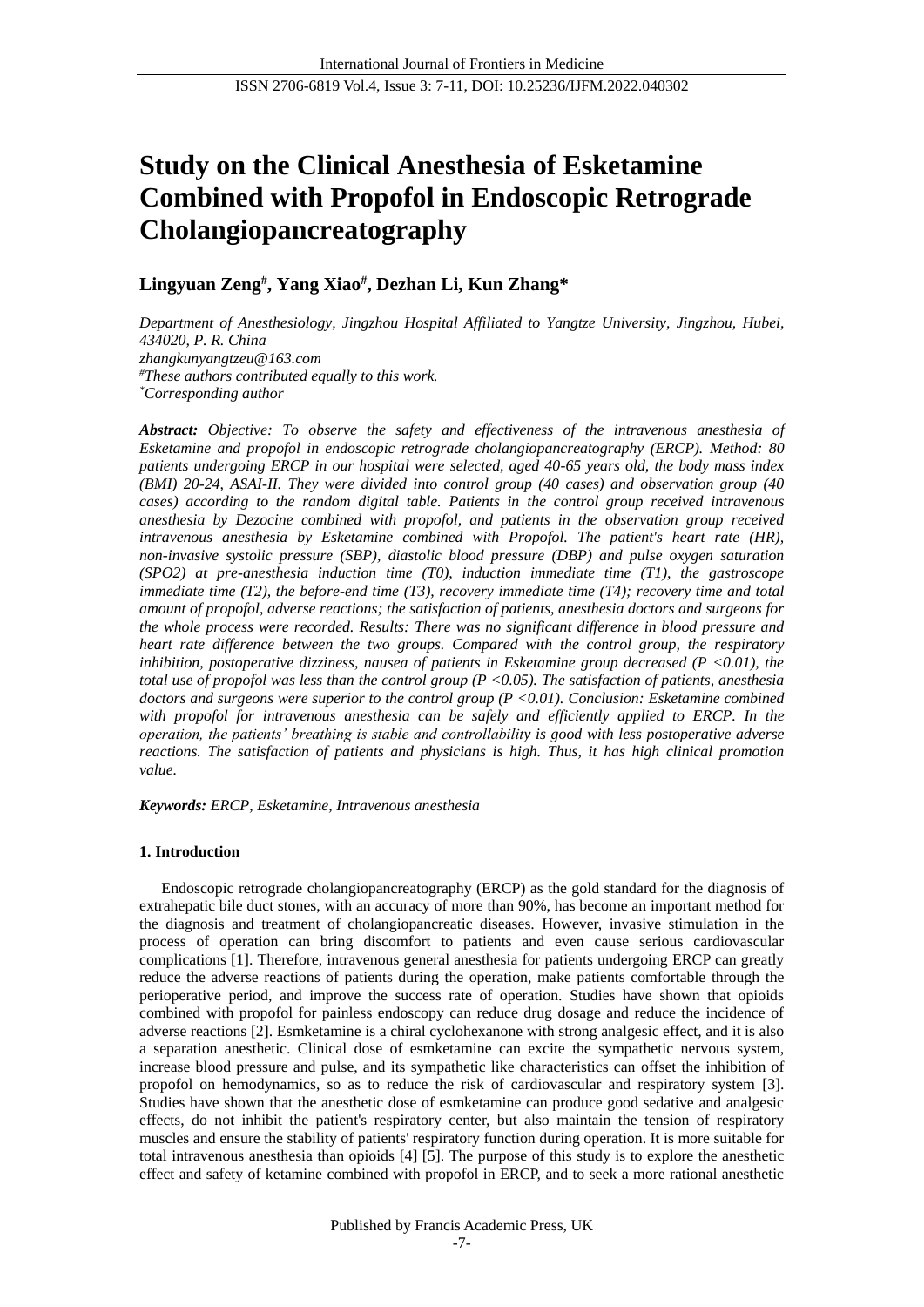method to guide clinical medication.

### **2. Data and Methods**

### *2.1. General Data*

The trial was approved by the ethics committee of Jingzhou central hospital. Before the trial, all participants were informed of the relevant test contents and possible risks in the research process. The patients in the experimental group and the control group and their families signed the informed consent form. Eighty patients aged between 40 and 65 who underwent ERCP surgery (ASA grade I-II) were included in this prospective randomized controlled single-blind study. They were divided into control group (40 cases) and observation group (40 cases). The control group was treated with dizocine combined with propofol intravenous anesthesia, and the observation group was treated with esmketamine combined with propofol intravenous anesthesia. Exclusion criteria: ASA III or above; Severe cardiopulmonary impairment; Severe impairment of liver and kidney function; Previous mental history or personality abnormality; Patients who can't clearly express their meaning or don't cooperate and can't communicate well; Severe chronic obstructive pulmonary disease; Reject the test; Have a long-term history of sedative or narcotic analgesics or alcohol abuse; Basal peripheral oxygen saturation  $< 90\%$ , age  $> 65$  years.

#### *2.2. Anesthesia Method*

All patients fasted the night before operation and did not receive preoperative medication. 20G venous indwelling needle was placed in the left or right anterior elbow area of the patient. During the operation, Ringer solution was continuously injected at the speed of 5ml /min until the recovery room was observed after the operation. 10 minutes before anesthesia, the patient took orally 10 ml of dacronin hydrochloride mucus (production batch No.: 20211350, Yangzi Pharmaceutical Group) to remove bubbles in the upper gastrointestinal cavity, so as to obtain a clear field of vision in endoscopic surgery. All patients were placed in prone position and inhaled oxygen through nasal catheter (4 L / min).

Anesthesia induction: the control group was given 5 mg of dizocine (production batch No.: 211105b, Yangzijiang Pharmaceutical Group), and the observation group was given 0.4 mg / kg of esmketamine (production batch No.: 202125bl, Jiangsu Hengrui Pharmaceutical Co., Ltd.). After 2 minutes, both groups were given  $1 \text{ mg}$  / kg of propofol (production batch No.: 21pl8667). After the patient's consciousness and eyelash reflex disappeared, the dose was maintained by anesthesia. The control group was given 60 UG / kg / h of dizocine combined with 3 mg / kg / h of propofol, The observation group was treated with esmketamine 0.5mg/kg/h combined with propofol 3mg / kg / h.

Both groups maintained the BIS value at 50-55, and propofol was stopped at the time of withdrawal. During the operation, if bis > 55, propofol 0.08-0.1mg/kg will be added appropriately according to the needs and patient conditions. If bis < 50 points, the infusion speed of propofol will be slowed down. During the operation, if the blood pressure is 30% lower than the basic value, give ephedrine 5mg, heart rate < 50 times / min, give atropine 0.2mg, SpO2 < 90% give mask assisted ventilation, and halve the infusion speed in the above cases.

#### *2.3. Observation Index*

The heart rate (HR), non-invasive systolic blood pressure (SBP), diastolic blood pressure (DBP) and pulse oxygen saturation (SpO2) were recorded before anesthesia induction (T0), immediately after induction (T1), immediately after gastroscopy passing through the throat (T2), immediately before the end (T3) and immediately after awakening (T4); Record the anesthesia time (the total time from the beginning of giving dezocine or esmketamine to the patient's recovery room), the recovery time and the total dosage of propofol; The occurrence of adverse reactions such as respiratory depression, nausea, vomiting and dizziness were recorded; Patients, anesthesiologists and surgeons use the visual analog scoring method to subjectively score the satisfaction of the whole examination process (10 scorse system,  $> 6$  scores indicate satisfaction,  $> 8$  scores indicate very satisfaction,  $< 4$  scores indicate dissatisfaction, and < 2scores indicate very dissatisfaction).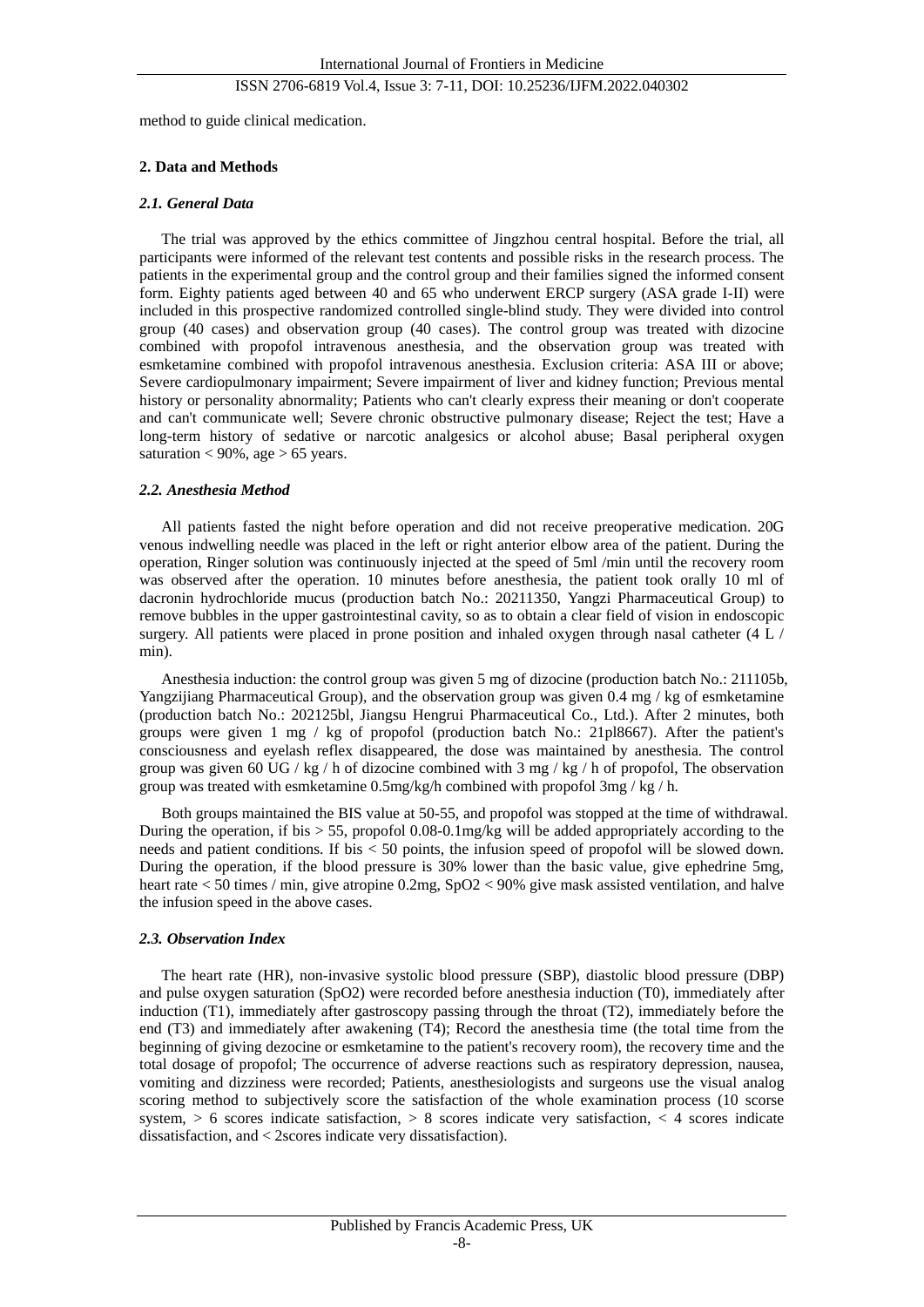## *2.4. Statistical Analysis*

SPSS 22.0 was used to analyze the data. The measurement data of normal distribution are expressed as mean  $\pm$  standard deviation (SD) ( $\chi \pm s$ ). The comparison between groups adopts independent sample t-test, and the counting data is expressed as n (person time) percentage (%). The comparison between groups adopts x2 test, and the probability value  $p < 0.05$  is considered to be statistically significant.

## **3. Result**

## *3.1. General Information of Two Groups of Patients*

There was no significant difference in age, sex ratio, BMI, ASA grade and operation time between the two groups ( $P > 0.05$ , see table 1).

| Group       | Number   | Age(year, $\chi \pm s$ ) | Sex Ratio(Male | BMI(kg/m2, $x \pm s$ ) | ASA(I/II) |
|-------------|----------|--------------------------|----------------|------------------------|-----------|
|             | of Cases |                          | Female)        |                        |           |
| Control     | 40       | $56 + 7$                 | 27/13          | $23.5 \pm 1.5$         | 5/35      |
| Group       |          |                          |                |                        |           |
| Observation | 40       | $56 + 7$                 | 28/12          | $23.0 \pm 1.2$         | 7/33      |
| Group       |          |                          |                |                        |           |

*Table 1: Age, sex ratio, BMI and ASA grade of patients in the two groups*

#### *3.2. Comparison of SBP, DBP, HR and SpO2 between the Two Groups at Each Time Point*

There was no significant difference in SBP, DBP, HR and SpO2 between the two groups at each time point ( $P > 0.05$ , see table 2).

| Index                | Group             | Number of Cases | T0         | T1         | T <sub>2</sub> | T <sub>3</sub> | T4        |
|----------------------|-------------------|-----------------|------------|------------|----------------|----------------|-----------|
| <b>SBP</b>           | Control Group     | 40              | $142 + 12$ | $106+10$   | $145 + 16$     | $124 + 9$      | $139 + 7$ |
| (mmHg,<br>$\chi$     | Observation       | 40              | $137 + 13$ | $109 + 11$ | $139 + 15$     | $130+10$       | $138 + 8$ |
| $\pm s)$             | Group             |                 |            |            |                |                |           |
| <b>DBP</b>           | Control Group     | 40              | $80 + 11$  | $68 + 7$   | $85 + 6$       | $73 + 10$      | $79 + 9$  |
| (mmHg,<br>$\gamma$   | Observation       | 40              | $82 + 10$  | $71 + 9$   | $83+9$         | $75 + 11$      | $80+10$   |
| $\pm s)$             | Group             |                 |            |            |                |                |           |
| <b>HR</b>            | Control Group     | 40              | $75 + 6$   | $62 + 5$   | $80 + 6$       | $70 + 6$       | $73 + 9$  |
| (times/min,          | 40<br>Observation |                 | $73 + 7$   | $65 + 6$   | $82 + 7$       | $71 + 8$       | $75 + 8$  |
| $\chi \pm s$ )       | Group             |                 |            |            |                |                |           |
| SPO <sub>2</sub> (%, | Control Group     | 40              | $99 + 1$   | $97 + 5$   | $96 + 5$       | $98 + 5$       | $99 + 1$  |
| $\chi \pm s$ )       | Observation       | 40              | $99 + 2$   | $97 + 2$   | $97 + 2$       | $99 + 2$       | $99 + 1$  |
|                      | Group             |                 |            |            |                |                |           |

*Table 2: Comparison of blood pressure, heart rate and SpO2 between the two groups at each time point*

#### *3.3. Comparison of Adverse Reaction Rates between the Two Groups*

The incidence of respiratory depression, dizziness, nausea and vomiting in the observation group was significantly lower than that in the control group  $(P < 0.01)$ . See Table 3.

| Group         | Number<br>of Cases | Respiratory<br>Depression<br>[case/(%)] | Nausea<br>[case/(%)] | Vomiting<br>[case/(%)] | <b>Dizziness</b><br>[case/(%)] |
|---------------|--------------------|-----------------------------------------|----------------------|------------------------|--------------------------------|
| Control Group | 40                 | 20/50                                   | 8/20                 | 6/15                   | 25/62.5                        |
| Observation   | 40                 | $5/12.5\triangle$                       | $2/5\triangle$       | $1/2.5\triangle$       | $2/5\triangle$                 |
| Group         |                    |                                         |                      |                        |                                |

*Table 3: Comparison of adverse reaction rates between the two groups*

Note: compared with the control group,  $\triangle P < 0.01$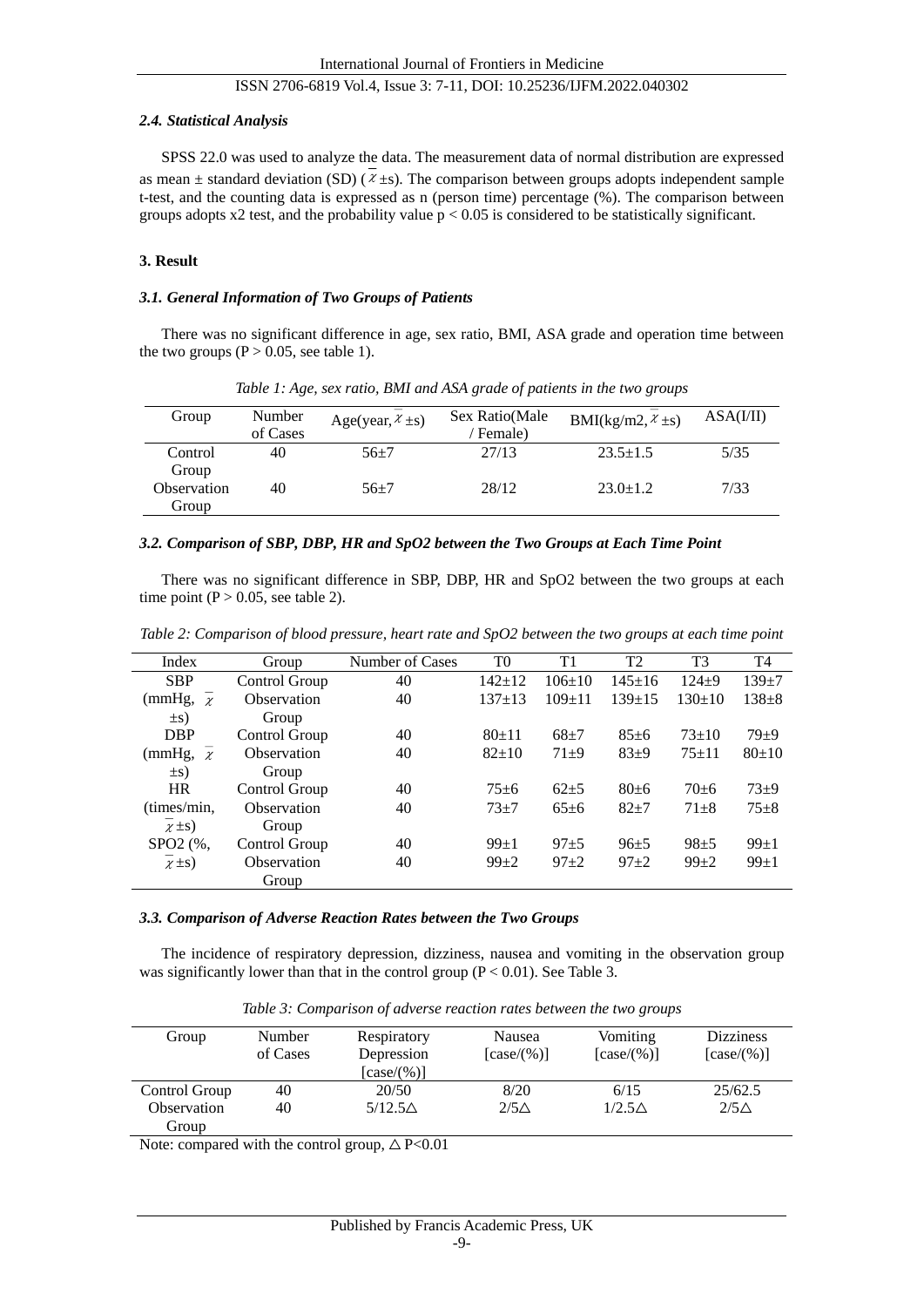## *3.4. Comparison of Anesthesia Time (The Total Time from the Beginning of Giving Dezocine or Esmketamine to the Time When the Patients Can Return to the Recovery Room Safely), Recovery Time, Total Dosage of Propofol and Doctor-Patient Satisfaction between the Two Groups*

There was no significant difference in anesthesia time and recovery time between the two groups  $(P > 0.05)$ . The total amount of propofol used in the observation group was significantly less than that in the control group  $(P < 0.01)$ , and the satisfaction of doctors and patients in the observation group was better than that in the control group  $(P < 0.01)$ . See Table 4.

| Table 4: Comparison of anesthesia, recovery time, total dosage of propofol and doctor-patient |  |  |  |  |  |  |  |
|-----------------------------------------------------------------------------------------------|--|--|--|--|--|--|--|
| satisfaction between the two groups                                                           |  |  |  |  |  |  |  |

| Group            | Numb<br>er of<br>Cases | Anesthe<br>sia<br>time(mi<br>$n, \mathcal{X} \pm s$ | recover<br>time(mi<br>$n, \mathcal{X} \pm s$ | total<br>amount of<br>propofol(<br>$mg, \chi \pm s$ | satisfacti<br>on of<br>patients<br>(score) | Satisfaction of<br>Anesthesiologists(s)<br>core) | satisfactio<br>n of<br>doctor(sco<br>re) |
|------------------|------------------------|-----------------------------------------------------|----------------------------------------------|-----------------------------------------------------|--------------------------------------------|--------------------------------------------------|------------------------------------------|
| Control          | 40                     | $48 + 13$                                           | $8\pm3$                                      | $158 + 16$                                          | $6+1.2$                                    | $7+1$                                            | $7 + 1.4$                                |
| Group            |                        |                                                     |                                              |                                                     |                                            |                                                  |                                          |
| <b>Observati</b> | 40                     | $50+12$                                             | $5 + 2$                                      | $100+134$                                           | $9+2^{\Delta}$                             | $10+1^{\circ}$                                   | $9+2^{\Delta}$                           |
| on Group         |                        |                                                     |                                              |                                                     |                                            |                                                  |                                          |

Note: compared with the control group,  ${}^{\triangle}P\zeta$  0.01

#### **4. Discussion**

In ECPR surgery, while the patients are in prone position and take anesthesia, sedation and analgesia, we have been looking for ideal general anesthetics with slight or even no respiratory inhibition and less adverse reactions. However, at present, there is no one drug that can be met, and most of them are used in combination with several drugs.

In recent years, the combined application of propofol and opioids has become the standard of outpatient intravenous anesthesia. Propofol inhibits the cardiovascular system by inhibiting sympathetic nerve. A large dose can affect the patient's circulatory function and increase the risk of respiratory depression [6], but because it is mainly sedative and has weak analgesic effect [7], it needs to be combined with opioids for compatible anesthesia. Opioids, It has a certain inhibitory effect on respiration, and there are many adverse reactions. At present, the concept advocated in the perioperative period of accelerated rehabilitation surgery is weak opioid anesthesia or opioid analgesia. Esmketamine is a dextral isomer isolated from ketamine. Its pharmacological characteristics are similar to ketamine. It produces general anesthesia and analgesia by blocking NMDA receptor conduction. Esmketamine has strong analgesic effect, fast onset, slight impact on respiration, does not inhibit the protective reflex of throat, has excitatory effect on circulatory system, and the incidence of adverse reactions is low [8] [9]. Studies have shown that esmketamine combined with propofol is used in the treatment of painless induced abortion and gastroenteroscopy. It is found that compared with propofol alone, the hemodynamics is more stable and the dosage of propofol is reduced; Compared with fentanyl, adverse reactions such as nausea, vomiting and respiratory depression were reduced [10].

The feasibility of ERCP combined with propofol and ketamine was compared. The results showed that esmketamine combined with propofol anesthesia had stable hemodynamics, mild respiratory inhibition, and less postoperative adverse reactions such as nausea, vomiting and dizziness. The satisfaction scores of patients, anesthesiologists and surgeons in the observation group were very satisfactory, which was significantly higher than that in the control group.

To sum up, the application of esmketamine combined with propofol in ERCP intravenous anesthesia has stable hemodynamics, small respiratory impact, less postoperative adverse reactions and good doctor-patient experience, which is worthy of clinical promotion.

#### **Acknowledgements**

Clinical research fund of Hubei Chen Xiaoping science and Technology Development Foundation (CXPJJH12000005-07-16).Jingzhou science and technology planning project (2020-004).